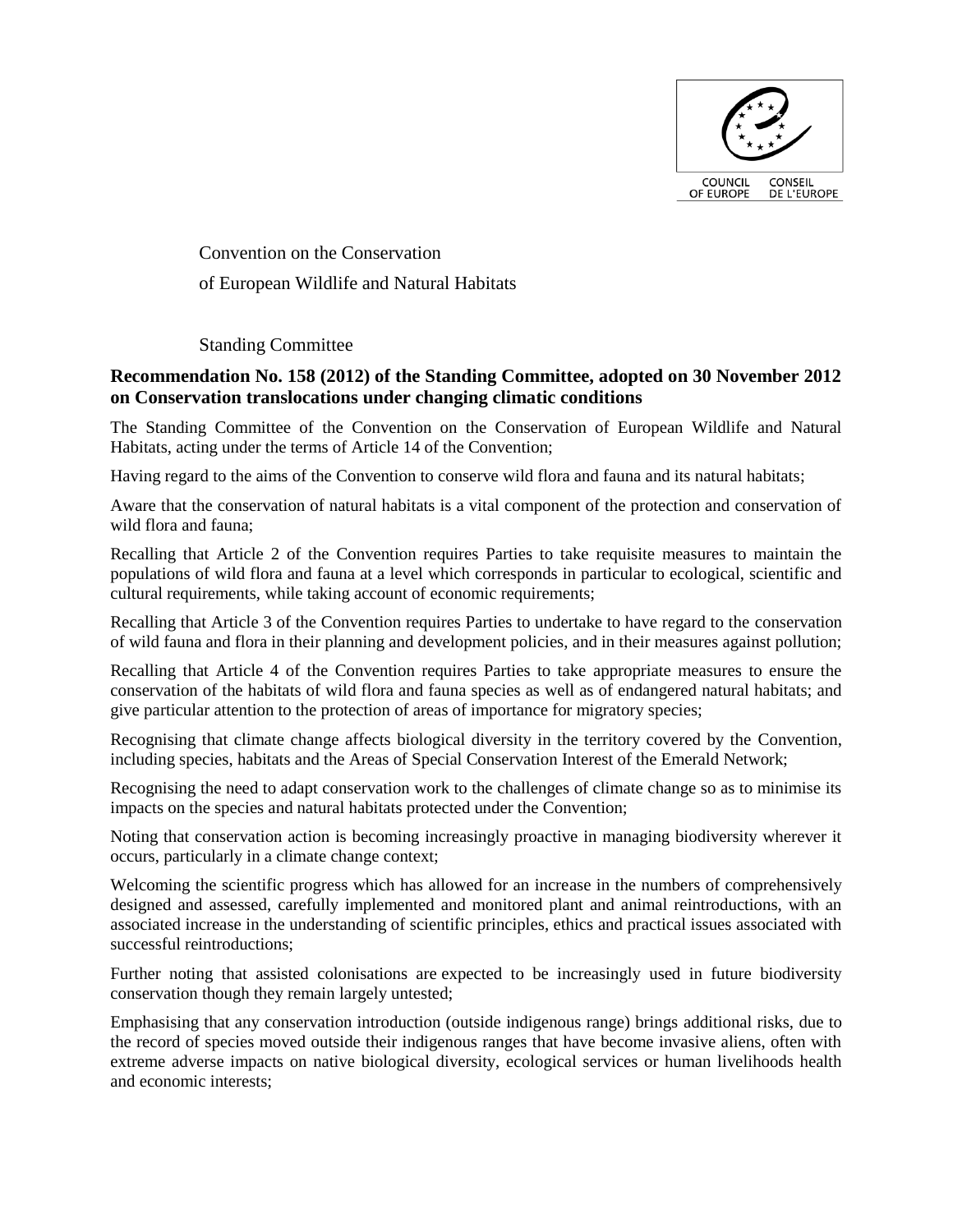Aware that management solutions based on historical precedence may not always be adequate for future biodiversity conservation needs, particularly because of the lack of certainty over ecological relationships, inability to predict ecological outcomes, and the increasing complexity of global change;

Recalling Decision X/33 of the Conference of the Parties to the Convention on Biological Diversity on Biodiversity and climate change which invites Parties and other Governments, according to national circumstances and priorities, as well as relevant organizations and processes, bearing in mind that under climate change, natural adaptation will be difficult and recognizing that *in situ* conservation actions are more effective, *to also consider ex situ measures, such as relocation, assisted migration and captive breeding, among others, that could contribute to maintaining the adaptive capacity and securing the survival of species at risk, taking into account the precautionary approach in order to avoid unintended ecological consequences including, for example, the spread of invasive alien species*;

Recalling the EU document "Our life insurance, our natural capital: an EU biodiversity strategy to 2020", and more particularly its Target 5 aimed at tighter controls on invasive alien species;

Recalling the AEWA "Guidelines for the Translocation of Waterbirds for Conservation Purposes: Complementing the IUCN Guidelines", and taking note of Resolution 5.13 of the Meeting of the Parties to AEWA on Climate change adaptation measures for waterbirds and in particular the annexed guidance framework for climate change adaptation when considering species translocation and ex-situ conservation;

Further recalling ACCOBAMS Guidelines for the release of captive cetaceans into the wild;

Recalling Recommendations No. 122 (2006) of the Standing Committee, on the conservation of biological diversity in the context of climate change; No. 135 (2008) and No. 143 (2009) of the Standing Committee, on addressing the impacts of climate change on biodiversity;

Further recalling Recommendation No. 142 (2009) of the Standing Committee, recommending Parties and inviting Observers to the Convention to interpret the term "alien species" for the purpose of the implementation of the European Strategy on Invasive Alien Species as not including native species naturally extending their range in response to climate change;

Welcoming Decision XI/21 of the Conference of the Parties to the Convention on Biological Diversity on Other matters related to biodiversity and climate change;

Welcoming the report of the Ad Hoc Technical Expert Group on Indicators for the Strategic Plan for Biodiversity 2011-2020 providing the indicative list of indicators to assess progress towards the achievement of the 20 Aichi Targets, as annexed to Decision XI/3 of the Conference of the Parties to the Convention on Biological Diversity on Monitoring progress in implementation of the Strategic Plan for Biodiversity 2011-2020 and the Aichi Biodiversity Targets, in particular the operational indicators referring to Target 9 and Target 10;

Welcoming Resolution 10.19 of the Conference of the Parties to the Convention on Migratory Species on Migratory Species Conservation in the light of climate change that *inter alia urges Parties and the Scientific Council, and encourages conservation stakeholders and relevant organizations to: consider ex situ measures and assisted colonization, including translocation, as appropriate for those migratory species most severely threatened by climate change*;

Welcoming the report "An analysis of the implementation of recommendations made by the Group of Experts on Biodiversity and Climate Change (2006-2010)", by Prof. Brian Huntley [doc T-PVS/Inf (2012) 11];

Welcoming and taking into account, for the purpose of the implementation of the present Recommendation, the IUCN guidelines for Reintroductions and Other Conservation Translocations, developed by the IUCN SSC Reintroduction Specialist Group and IUCN SSC Invasive Species Specialist Group in 2012;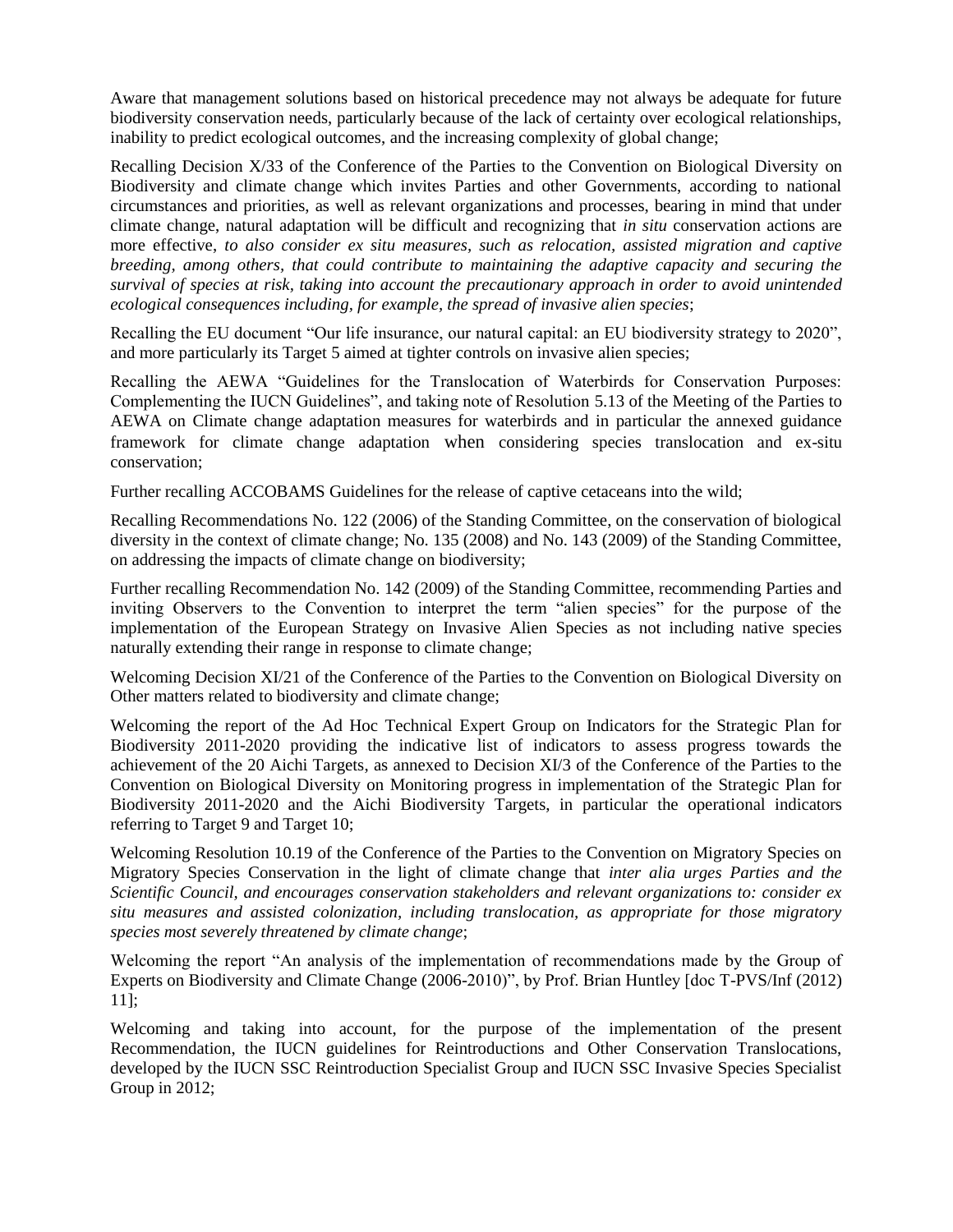Noting the definitions used in the IUCN guidelines for Reintroductions and Other Conservation Translocations and namely:

Conservation translocation: the human-mediated movement of living organisms from one area, with release (applicable to individuals of any taxon) in another, where the primary objective is a conservation benefit; this covers:

1. Population restorations: any conservation translocation to within indigenous range. This comprises two activities:

- $\triangleright$  Reinforcement: the intentional movement and release of an organism into an existing population of conspecifics;
- $\triangleright$  Reintroduction: the intentional movement and release of an organism inside its indigenous range from which it has disappeared;

2. Conservation introduction: the intentional movement and release of an organism outside its indigenous range. Two types of conservation introduction are recognised:

- $\triangleright$  Assisted colonisation: the intentional movement and release of an organism outside its indigenous range to avoid extinction of any/all populations of the target species;
- $\triangleright$  Ecological replacement: the intentional movement and release of an organism outside its indigenous range to perform a specific ecological function.

Recommends Contracting Parties to the Convention and invites Observer States to:

1. Undertake conservation translocations only if aimed to deliver a demonstrable conservation benefit in terms of species viability or ecological function. Translocation should therefore be justified, with development of clear objectives, a long-term or permanent management plan, identification and assessment of risks, and with the specification of clear measures of performance;

2. Consider alternative solutions before starting a conservation translocation. In particular, there should be confidence (e.g. via peer-reviewed evidence and in absence of this consideration of best available expert knowledge) that alternative solutions are not more appropriate, including in particular:

a. Increased habitat availability (area-based solutions);

b. Management of the species or its habitat (species-based solutions);

c. Social or indirect solutions, either in isolation or in combination with the above (e.g. habitat restoration and mitigation of pressures);

d. Doing nothing, which may carry lower risks of extinction compared to those of alternative solutions.

3. Carefully assess in advance the full range of possible hazards both during a translocation and after release of organisms, including any transboundary impact, taking into account that any translocation bears risks that it will not achieve its objectives and/or will cause unintended damage;

4. Combine proportional risk analysis with conclusions from a feasibility study before deciding whether a translocation should proceed or not. Where possible, formal methods for making decisions based on best evidence should be used. As a general principle, where there is inadequate information to assess that a translocation outside indigenous range bears low risks, the Precautionary Principle should be applied and such a translocation should not be carried out;

5. Consider particularly the ecological risks, including the risk of gene escape in any risk analysis;

6. Where relevant, prioritise the species or populations to be translocated, based on criteria such as their ecological role, their evolutionary distinctiveness or uniqueness, their role as flagship species, their threatened status, or potential as ecological replacements; where species are extinct, consequent changes in the ecosystem can indicate a need to restore the ecological function provided by the lost species, which can constitute justification for exploring an ecological replacement;